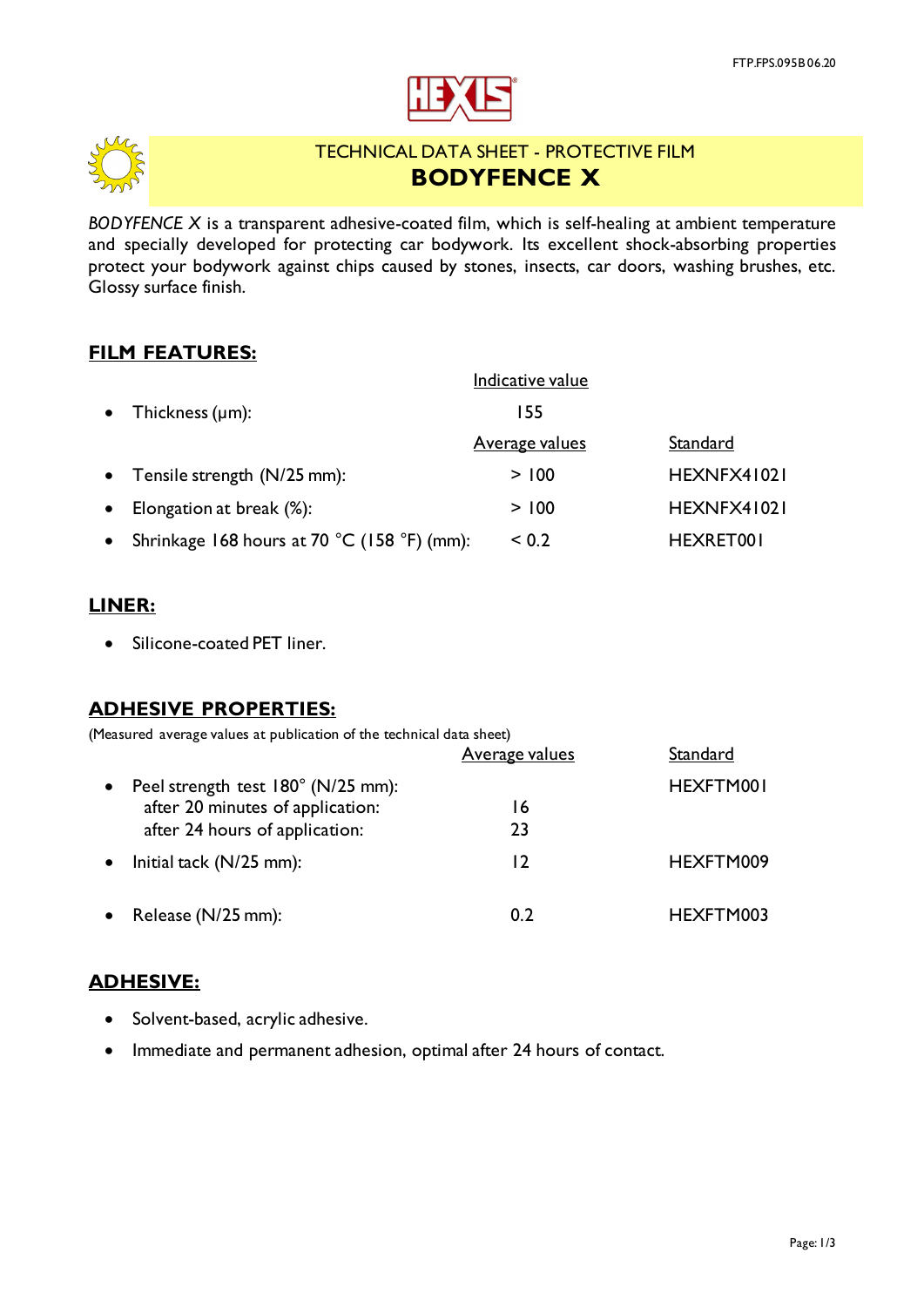### **USER**'**S INSTRUCTIONS:**

• The BODYFENCE X film is intended for vehicle car body protection. It can also serve as a protection system for full wrap films (HX20000, non-structured HX30000 and HX30SCH00) that are used for smooth and basic full wraps without embellishment.

*The application of BODYFENCE X to full wrap films is at the customer's judgement. HEXIS recommend the use of pre-cut BODYFENCE X for this particular application. As the adhesion of BODYFENCE X is permanent, its removal from a full wrap film can damage the latter. HEXIS decline any responsibility in the case of deterioration of a full wrap film caused by the application and removal of BODYFENCE X.*

- Self-healing properties of the film at ambient temperatures: This phenomenon of reabsorbing scratches accelerates especially as the temperature increases.
- Recommended minimum application temperature +10 °C (+50 °F). Apply preferably between +15 °C and +35 °C (+59 °F to +95 °F).
- Operating temperature range: -40  $^{\circ}$ C to +90  $^{\circ}$ C (-40  $^{\circ}$ F to +194  $^{\circ}$ F).
- Cut the film to the size of the part to be wrapped, allowing +10 cm (4 in.) of extra margin.

*The remaining film must be stored on its original core (do not cut the rolls into several lengths or widths, do not repackage the product); the roll must be closed immediately and properly (tape or roll-collars) after use in order to preserve all its qualities.*

- Apply wet.
- Apply to a surface that is clean and free from any traces of contaminants (dust, grease, wax, silicone, etc.).

*Particular care must be taken to clean the angles and periphery of the target surfaces in order to allow the film to adhere properly to the surface.*

• In the case of an already painted substrate, self-adhesive media must only be applied to undamaged original paintwork. If the paintwork is not original and/or damaged, the application and the removal are at the judgement and risk of the installer.

## **OPERATING RECOMMENDATIONS:**

- Conformable product developed for protecting painted bodywork, underbody, bumpers and rear-view mirror casings, against chips caused by stones, insects and scratches.
- Excellent protection against vandalism (key scratches).
- To facilitate application, HEXIS have several types of squeegees in its range of accessories, ranging from softer to harder (plastic or felt).
- For more information on the application method of BODYFENCE X, please refer to the Application Guide on the "Professionals" pages, category "Solar and safety films" on our site www.hexis-graphics.com.